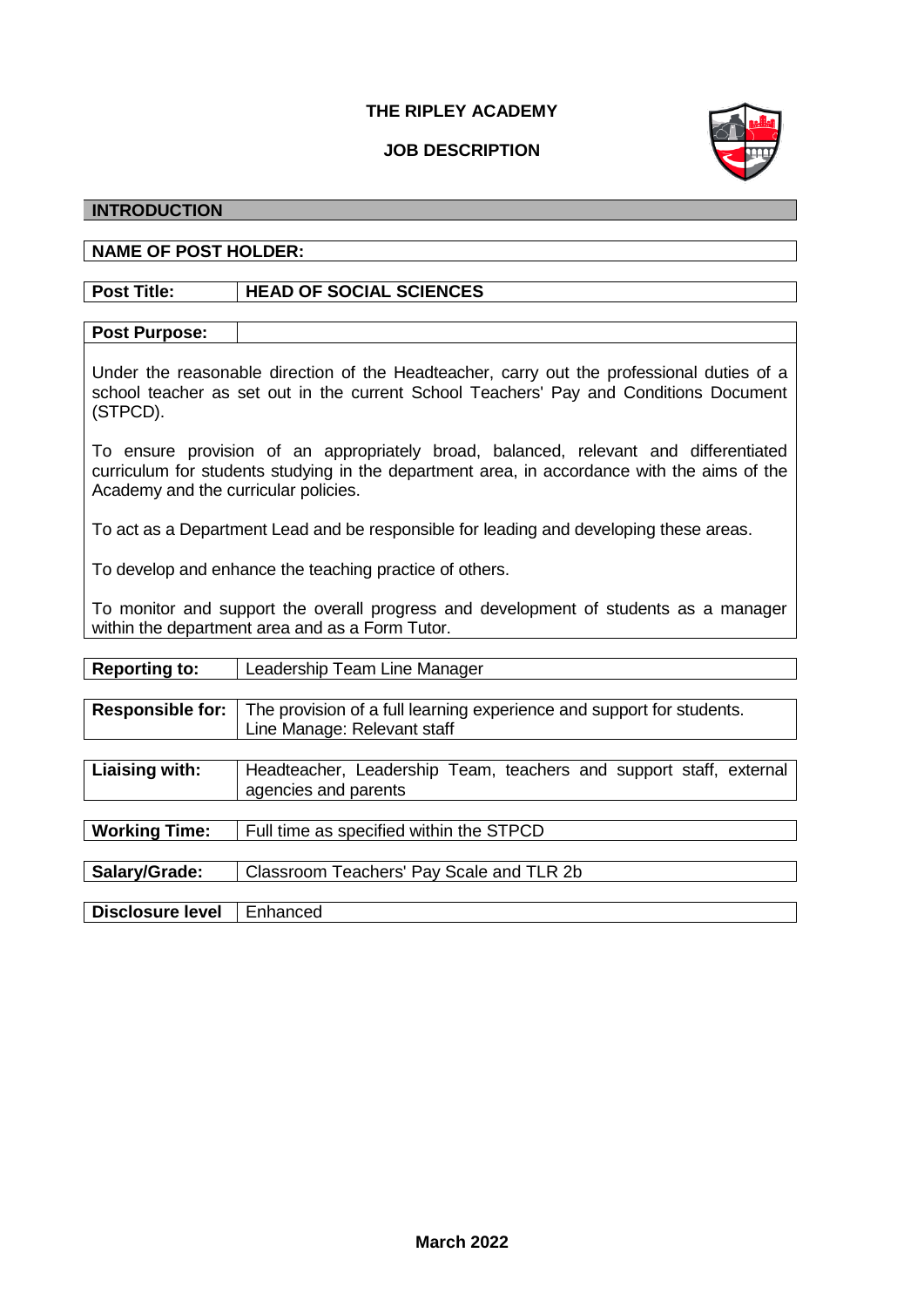# **TEACHING**

• To undertake an appropriate programme of teaching in accordance with the duties of a standard scale teacher.

### **OPERATIONAL/ STRATEGIC PLANNING:**

- To lead the development of appropriate syllabuses, resources, schemes of work, marking policies, assessment and teaching strategies in the departments, within the designated areas.
- The day-to-day management, control and operation of the department area provision.
- To analyse student data within the department area and assist in monitoring and following up student progress.
- To assist in the implementation of Academy policies and procedures, for example Equal Opportunities, Health and Safety, COSHH etc.
- To work with colleagues to formulate aims and objectives for the departments which have coherence and relevance to the needs of students and to the aims and objectives of the Academy.
- To lead the management of the business planning function of the department, and to ensure that the planning activities of the department reflect the needs of the students and the aims and objectives of the Academy.
- To support the relevant manager in the application of ICT, literacy and numeracy in the department area.

### **DEPARTMENT PROVISION:**

• To liaise with the Line Manager to ensure the delivery of an appropriate, comprehensive, high quality and cost-effective curriculum programme which complements the Academy's strategic objectives.

### **CURRICULUM DEVELOPMENT:**

- To support curriculum development within the department with particular emphasis on the relevant department area.
- To keep up to date with national developments in the subject areas and teaching practice and methodology.
- To monitor actively and respond to curriculum development and initiatives at national, regional and local levels.
- To maintain accreditation with the relevant examination and validating bodies.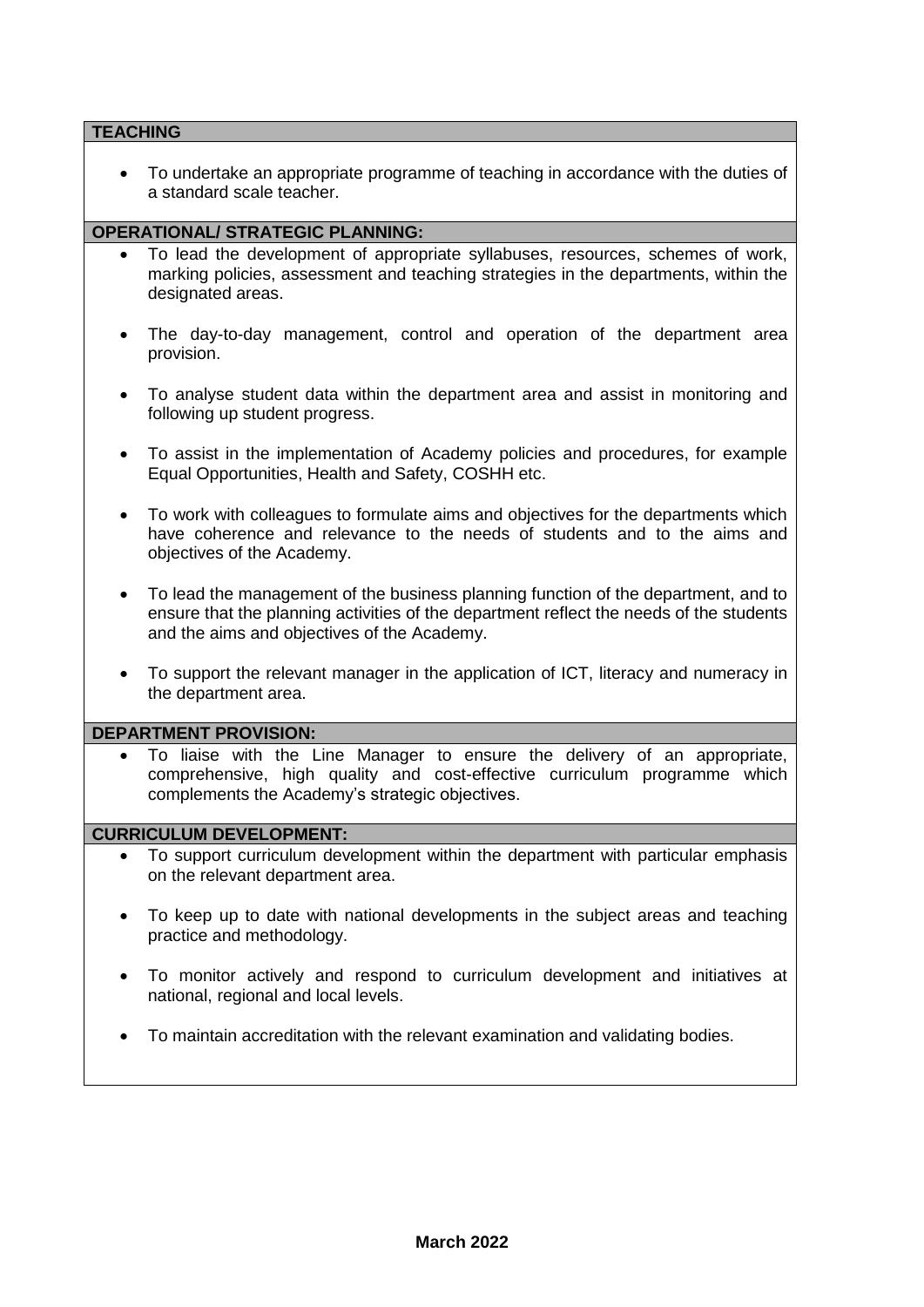| <b>STAFFING</b> |                                                                                                                                                                                              |  |
|-----------------|----------------------------------------------------------------------------------------------------------------------------------------------------------------------------------------------|--|
|                 | • To work with the Line Manager and Headteacher to ensure that staff development<br>needs are identified and that appropriate programmes are designed to meet such<br>needs.                 |  |
|                 | • To continue professional development as agreed with the Headteacher.                                                                                                                       |  |
|                 | To engage actively in the performance management review process and act as<br>reviewer for a group of staff within the designated department.                                                |  |
| $\bullet$       | To promote teamwork and to motivate staff to ensure effective working relations.                                                                                                             |  |
|                 | To ensure the effective efficient deployment of classroom support.                                                                                                                           |  |
|                 | To participate in the Academy's Initial Teacher Training programme.                                                                                                                          |  |
|                 | <b>QUALITY ASSURANCE:</b>                                                                                                                                                                    |  |
|                 |                                                                                                                                                                                              |  |
|                 | • To ensure the effective operation of quality control systems.                                                                                                                              |  |
|                 | To set targets within the departments and to work towards their achievement.                                                                                                                 |  |
| $\bullet$       | To establish common standards of practice within the department and develop the<br>effectiveness of teaching and learning styles in the department area.                                     |  |
|                 | To contribute to the Academy procedures for lesson observation.                                                                                                                              |  |
| $\bullet$       | To implement Academy quality assurance procedures and to ensure adherence to<br>those within the department.                                                                                 |  |
|                 | To participate in the monitoring and evaluation of the department area in line with<br>agreed Academy procedures including evaluation against quality standards and<br>performance criteria. |  |
| $\bullet$       | To seek/implement modification and improvement where required within the relevant<br>department area.                                                                                        |  |
|                 | <b>MANAGEMENT INFORMATION:</b>                                                                                                                                                               |  |
|                 | To ensure the maintenance of accurate and up-to-date information concerning the<br>relevant department area on the management information system.                                            |  |
| ٠               | To assist in the use of analysis and evaluation of performance data.                                                                                                                         |  |
|                 | To help to produce reports within the quality assurance cycle.                                                                                                                               |  |
| ٠               | To assist in the production of reports on examination performance, including the use<br>of value-added data.                                                                                 |  |
|                 | To assist in the identification of exam entries within the department.                                                                                                                       |  |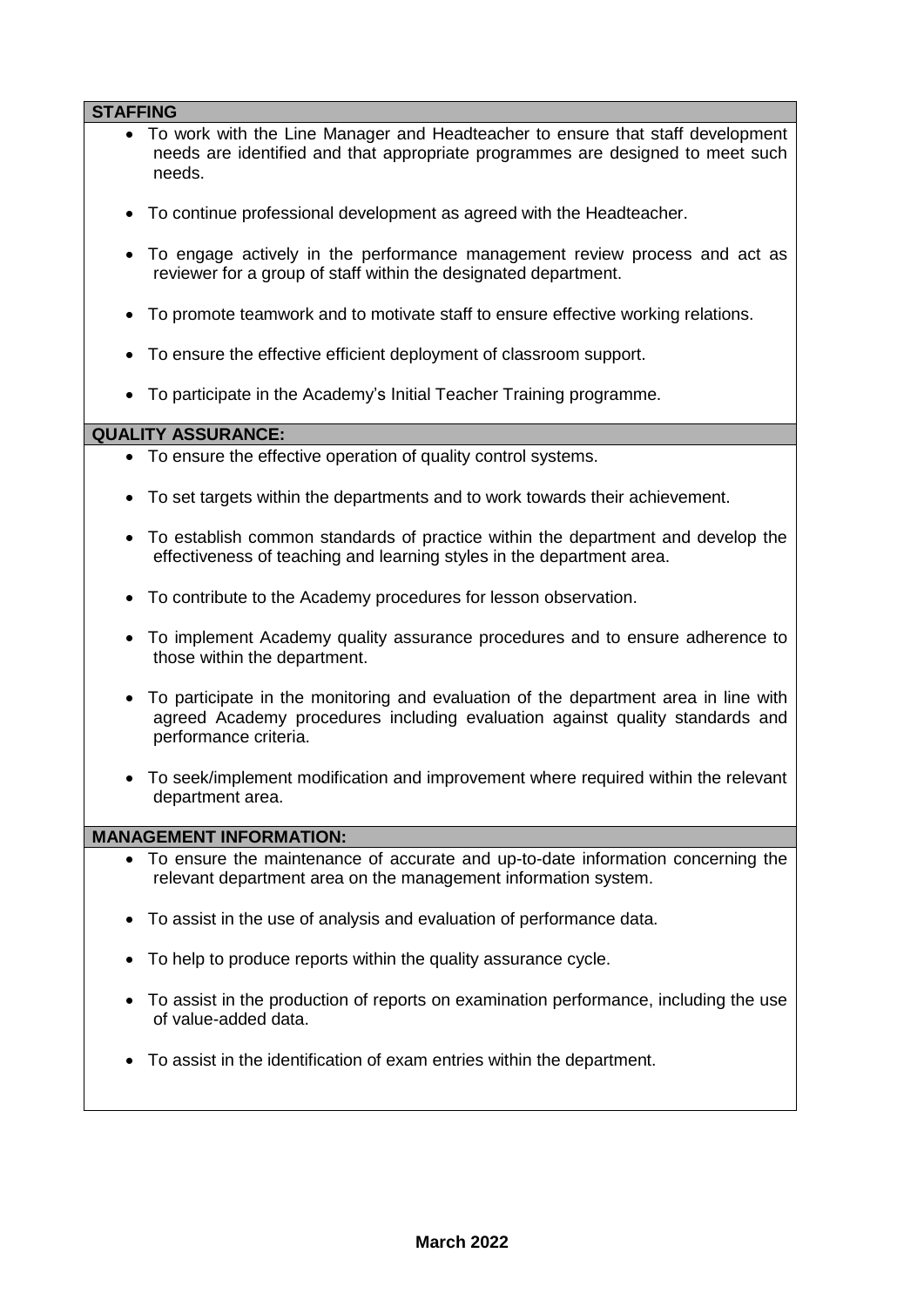### **COMMUNICATIONS & LIAISON:**

- To help ensure that all members of the departments/department area are familiar with its aims and objectives.
- To ensure effective communication as appropriate with the parents of students.
- To liaise with partner schools, higher education, Industry, Examination Boards, Awarding Bodies and other relevant external bodies.
- To contribute to the planning and delivery of Academy liaison activities
- To contribute to the development of effective subject links with partner schools and the community, attending, where necessary, liaison events in partner schools and promoting subjects effectively at liaison events in school, partner schools and the wider community.
- To promote actively the development of effective subject links with external agencies.

### **MANAGEMENT OF RESOURCES:**

- To identify resource needs and to contribute to the efficient/effective use of physical resources.
- To co-operate with other departments to ensure a sharing and effective usage of resources to the benefit of the Academy and the students.

### **PASTORAL SYSTEM:**

- To monitor and support the overall progress and development of students within the department area.
- To help to monitor student attendance together with students' progress and performance in relation to targets set for each individual; ensuring that follow-up procedures are adhered to and that appropriate action is taken where necessary.
- To act as Form Tutor and carry out the duties associated with the role as outlined in the generic job description.
- To contribute to PSHE, citizenship and enterprise according to Academy policy.
- To assist in the implementation of the Behaviour Management system in the departments so that effective learning can take place.

#### **ETHOS**:

- To play a full part in the life of the Academy community, to support its distinctive mission and ethos and to encourage staff and students to follow this example.
- To support the Academy in meeting its legal requirements.
- To promote actively the Academy's corporate policies.
- To comply with the Academy's Health and Safety policy and undertake risk assessments as appropriate.